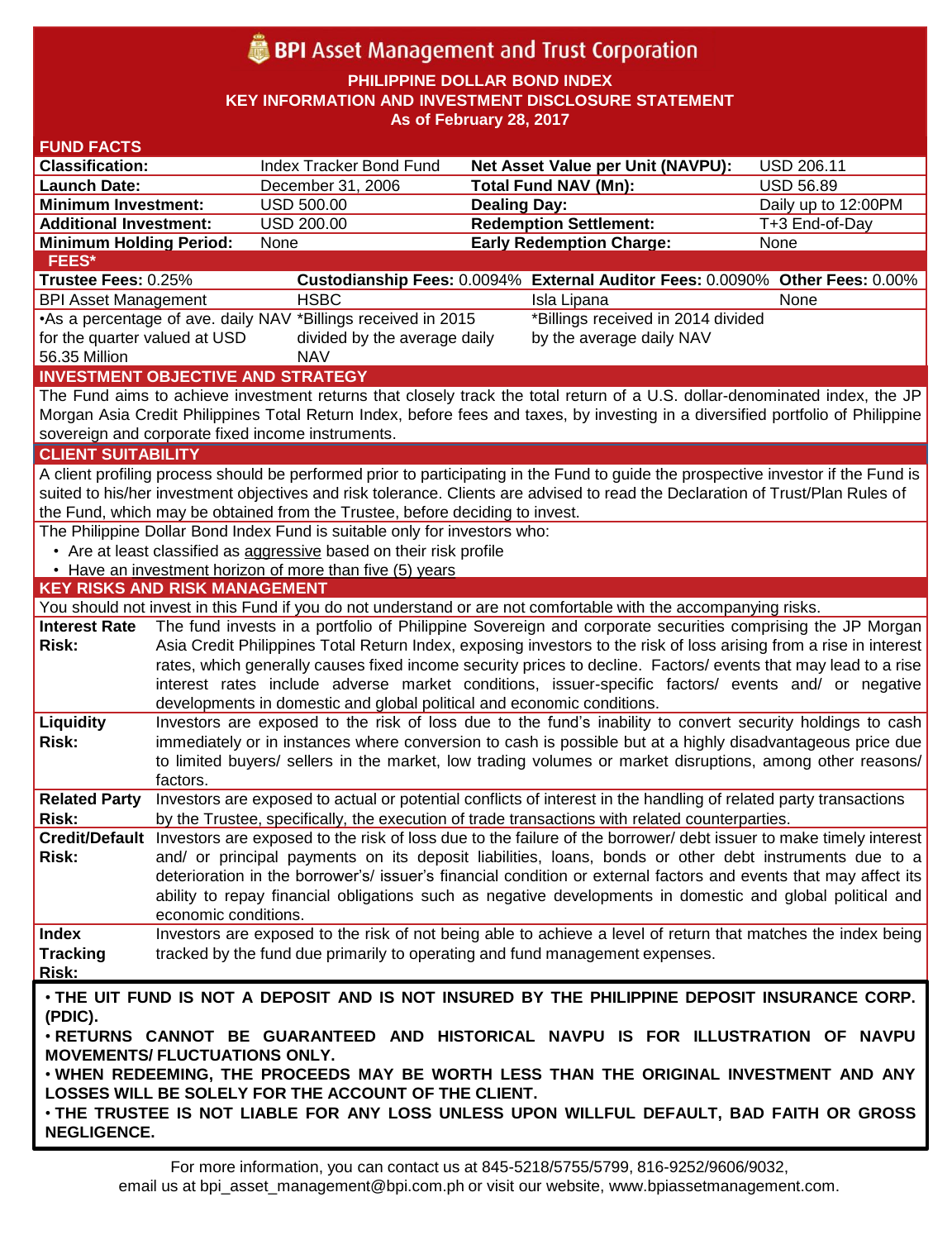## **FUND PERFORMANCE AND STATISTICS AS OF FEBRUARY 28, 2017**

(Purely for reference purposes and is not a guarantee of future results)



**Fund 1.27 1.74 -3.83 1.99 17.17 106.11 Benchmark** 1.50 1.90 -3.76 2.75 19.60 115.04

\*Benchmark is the JP Morgan Asia Credit Philippines Total Return

**Fund 1.99 3.14 5.42 3.92 4.92 7.37 Benchmark** 2.75 3.80 6.15 4.48 5.42 7.82

**Fund 2.41 2.96 3.41 10.75 -5.23 15.09 Benchmark** 2.58 3.53 3.97 11.47 -5.10 15.79

**1 mo 3 mo 6 mo 1YR 3YRS S.I.<sup>2</sup>**

**1YR 2YRS 3YRS 4YRS 5YRS S.I.**

**YTD 2016 2015 2014 2013 2012**

| <b>NAVPU over the past 12 months</b> |        |  |  |  |  |
|--------------------------------------|--------|--|--|--|--|
| Highest                              | 214.78 |  |  |  |  |
| Lowest                               | 200.59 |  |  |  |  |
| <b>STATISTICS</b>                    |        |  |  |  |  |
| <b>Weighted Ave Duration (Yrs)</b>   | 7.09   |  |  |  |  |
| Volatility, Past 1 Year (%) 3        | 4.48   |  |  |  |  |
| Port. Weighted Yield to Maturity (%) | 3.35   |  |  |  |  |
| <b>Current Number of Holdings</b>    | 46     |  |  |  |  |
| Tracking Error (3-Yr) <sup>4</sup>   | 0.5    |  |  |  |  |

<sup>1</sup>Returns are net of fees.

<sup>2</sup>Since Inception

<sup>3</sup>Measures the degree to which the Fund fluctuates vis-à-vis its average return over a period of time.

<sup>4</sup>Measure of deviation between the Fund's return and benchmark returns. A lower number means the Fund's return is closely aligned with the benchmark. 5 Includes accrued income, investment securities purchased, accrued expenses, etc.

\*Declaration of Trust is available upon request through branch of account.

| <b>PORTFOLIO COMPOSITION</b>                        |           | <b>TOP</b> |
|-----------------------------------------------------|-----------|------------|
| <b>Allocation</b>                                   | % of Fund | Nam        |
| Government                                          | 68.16     |            |
| Corporates                                          | 29.79     | RoP        |
| Cash                                                | 0.32      | <b>RoP</b> |
| Time deposits and money market                      | 0.35      | RoP        |
| Other receivables – net of liabilities <sup>5</sup> | 1.38      | <b>RoP</b> |
| <b>Maturity Profile</b>                             |           | <b>RoP</b> |
| Cash and Less than 1 Year                           | 2.05      | <b>RoP</b> |
| Between 1 and 3 Years                               | 17.82     | <b>RoP</b> |
| Between 3 and 5 Years                               | 10.80     |            |
| Between 5 and 7 Years                               | 11.07     | <b>RoP</b> |
| Between 7 and 10 Years                              | 18.88     | RoP        |
| More than 10 Years                                  | 39.37     | RoP        |

| <b>TOP TEN HOLDINGS</b> |                 |           |
|-------------------------|-----------------|-----------|
| <b>Name</b>             | <b>Maturity</b> | % of Fund |
| RoP Bonds               | 2/2/2030        | 7.88      |
| RoP Bonds               | 10/23/2034      | 7.30      |
| RoP Bonds               | 1/14/2031       | 7.15      |
| RoP Bonds               | 3/16/2025       | 6.18      |
| RoP Bonds               | 3/30/2026       | 5.87      |
| RoP Bonds               | 1/20/2040       | 4.98      |
| RoP Bonds               | 1/15/2021       | 4.93      |
| RoP Bonds               | 3/1/2041        | 4.53      |
| RoP Bonds               | 1/13/2037       | 4.42      |
| RoP Bonds               | 1/21/2024       | 3.83      |
|                         |                 |           |

### **RELATED PARTY TRANSACTIONS\***

**CUMULATIVE PERFORMANCE (%) <sup>1</sup>**

Index

**ANNUALIZED PERFORMANCE (%) <sup>1</sup>**

**CALENDAR YEAR PERFORMANCE (%) <sup>1</sup>**

The Fund has no investments but has trade transactions with BPI Asset Management and Trust Corporation (BPI AMTC).

Investments in the said outlets were approved by the BPI AMTC's Board of Directors. Likewise, all related party transactions are conducted on an arm's length and best execution basis and within established limits.

\* Related party in accordance with BPI AMTC's internal policy.